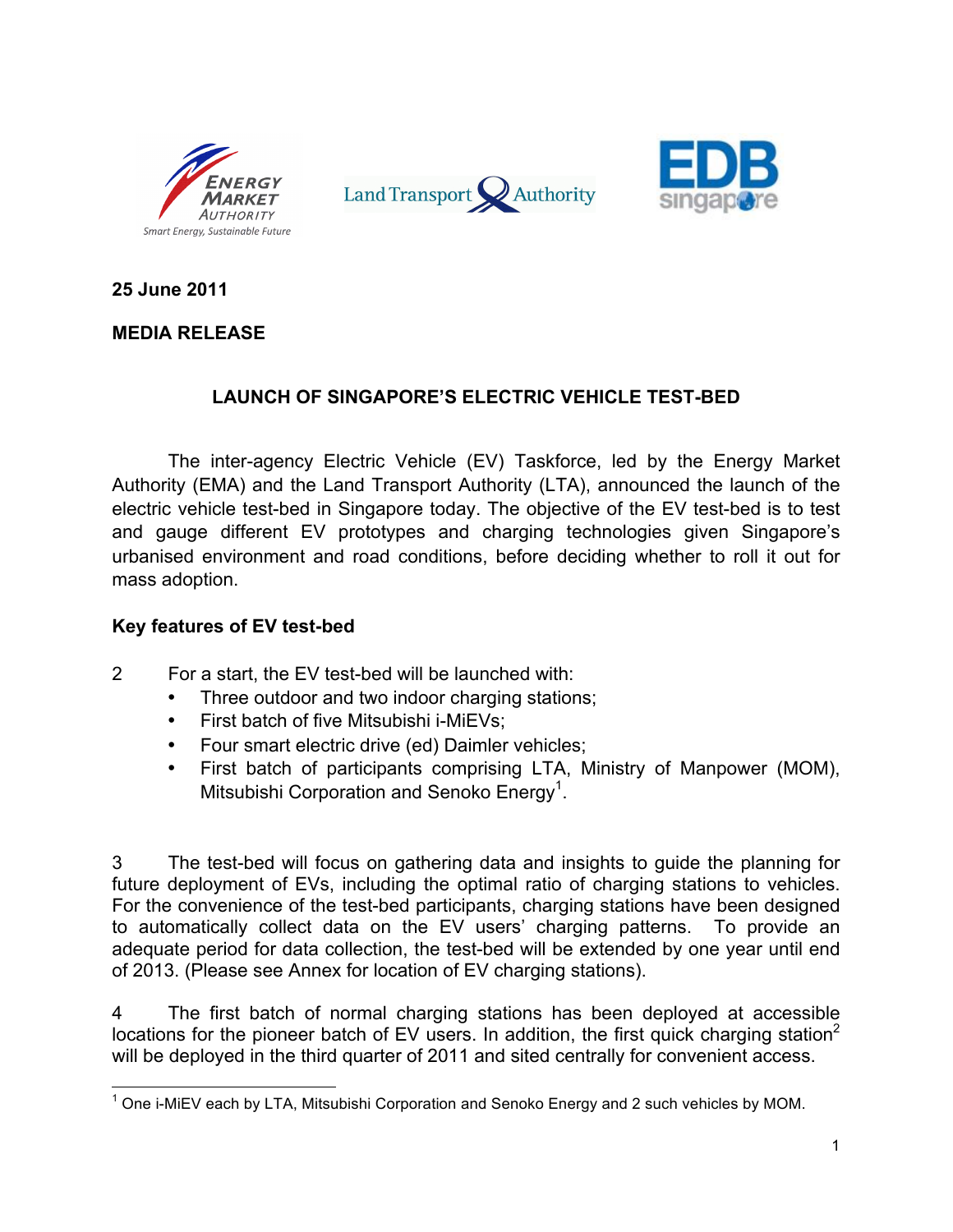5 EV test-bed participants can also choose the smart fortwo (ed) vehicles by Daimler South East Asia (SEA) Pte. Ltd. There will be a total 20 smart ed vehicles available for lease under the EV test-bed from July 2011. Daimler has joined the testbed as part of their global programme of testing driver behaviour and customer acceptance of EVs in real-world conditions in major cities around the world.

6 The EV test-bed will be scaled up over time, with the charging infrastructure growing in tandem with the take-up rate of EVs in the test-bed. In addition to the five Mitsubishi i-MiEVs already in Singapore, another 10 i-MiEVs are expected to be delivered from Japan by end of this year.

7 "The purpose of the EV test-bed is to gain a better understanding of EV technologies, business models and user preferences which will give us more information to determine the feasibility of using EVs in Singapore," said Mr Chee Hong Tat, Chief Executive of EMA.

8 Mr Chew Hock Yong, Chief Executive of LTA said, "The launch of the electric vehicle test-bed marks a significant milestone for land transport in Singapore. We are encouraged by the support of the business community for this test-bed. We all have the same objective, which is to push towards a cleaner, greener and more sustainable transport system, and a better living environment in Singapore."

9 Singapore is set to be amongst the first cities in the world to test-bed an ecologically sustainable and integrated transport solution at the system level. Said Mr Tan Choon Shian, Deputy Managing Director, Singapore Economic Development Board, "The EV test-bed is an excellent example of how Singapore presents itself as a 'Living Laboratory', in this case for EV manufacturers, charging solution providers and automotive component players, working closely with various stakeholders in both government and utilities sector. In meeting Singapore's need for sustainable mobility solutions, we invite private sector players to partner us in the development and testing of innovative solutions."

10 Robert Bosch (South East Asia) Pte Ltd (Bosch) has been appointed as the first Charging Service Provider (CSP) to design, develop, deploy, operate and maintain the charging infrastructure of Singapore's EV test-bed programme. Bosch will work closely with future test-bed participants to install dedicated charging stations to meet their charging needs.

 $2$  Normal charging stations have a longer charging time of 7 to 8 hours compared to quick chargers that have a charging time of 45 minutes.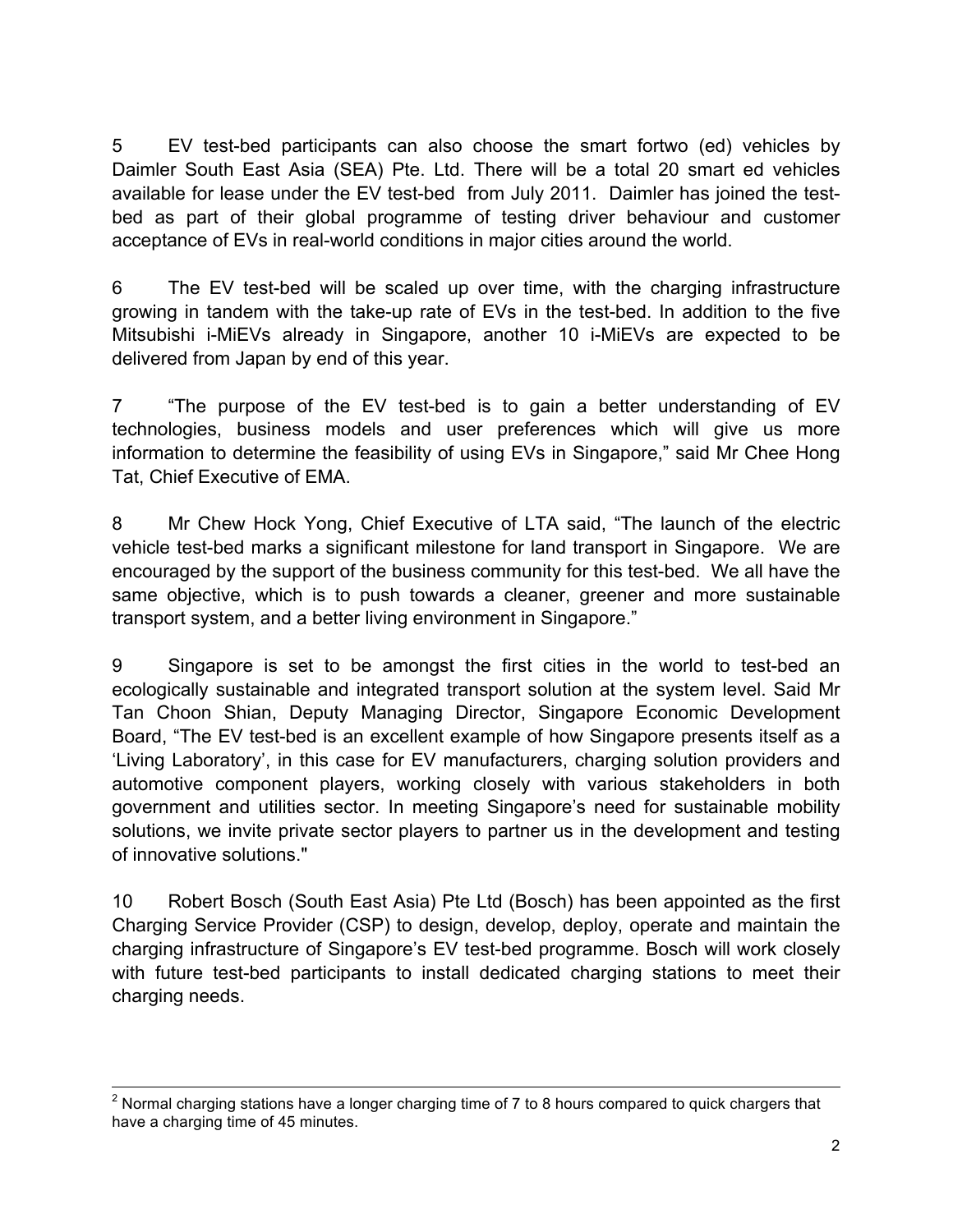11 This is the first time that Bosch's eMobility solution is being tested outside of Germany. Mr Martin Hayes, President and Managing Director of Robert Bosch (South East Asia) Pte Ltd said, "Our eMobility solution is a comprehensive and state-of-the-art system for the EV test bed. User-friendly, robust, scalable, cost effective, highly secure and easily adaptable for future concepts, it will support the development of a vibrant electric vehicle city transportation ecosystem for Singapore. This aligns with the Singapore government's vision for an environmental-friendly and selfsustainable transportation infrastructure. We are privileged to contribute to this important milestone."

# **Industry participation in EV Test-bed**

12 Interested companies and organizations are welcome to participate in the EV test-bed. They may apply for the Enhanced Technology Innovation and Development Scheme (TIDES-PLUS) which is jointly administered by EDB and LTA. The scheme waives all vehicle taxes such as Additional Registration Fees (ARF), Certificate of Entitlement (COE), road tax and excise duty, for the purposes of R&D and test-bedding of transport technologies. Under the TIDES-PLUS scheme, participants can enjoy the tax waiver for an initial period of six years. Interested parties can visit www.ema.gov.sg for details.

13 While Bosch has been appointed to roll out the initial charging infrastructure for the test-bed programme, other players are welcome to set up EV charging stations on a commercial basis.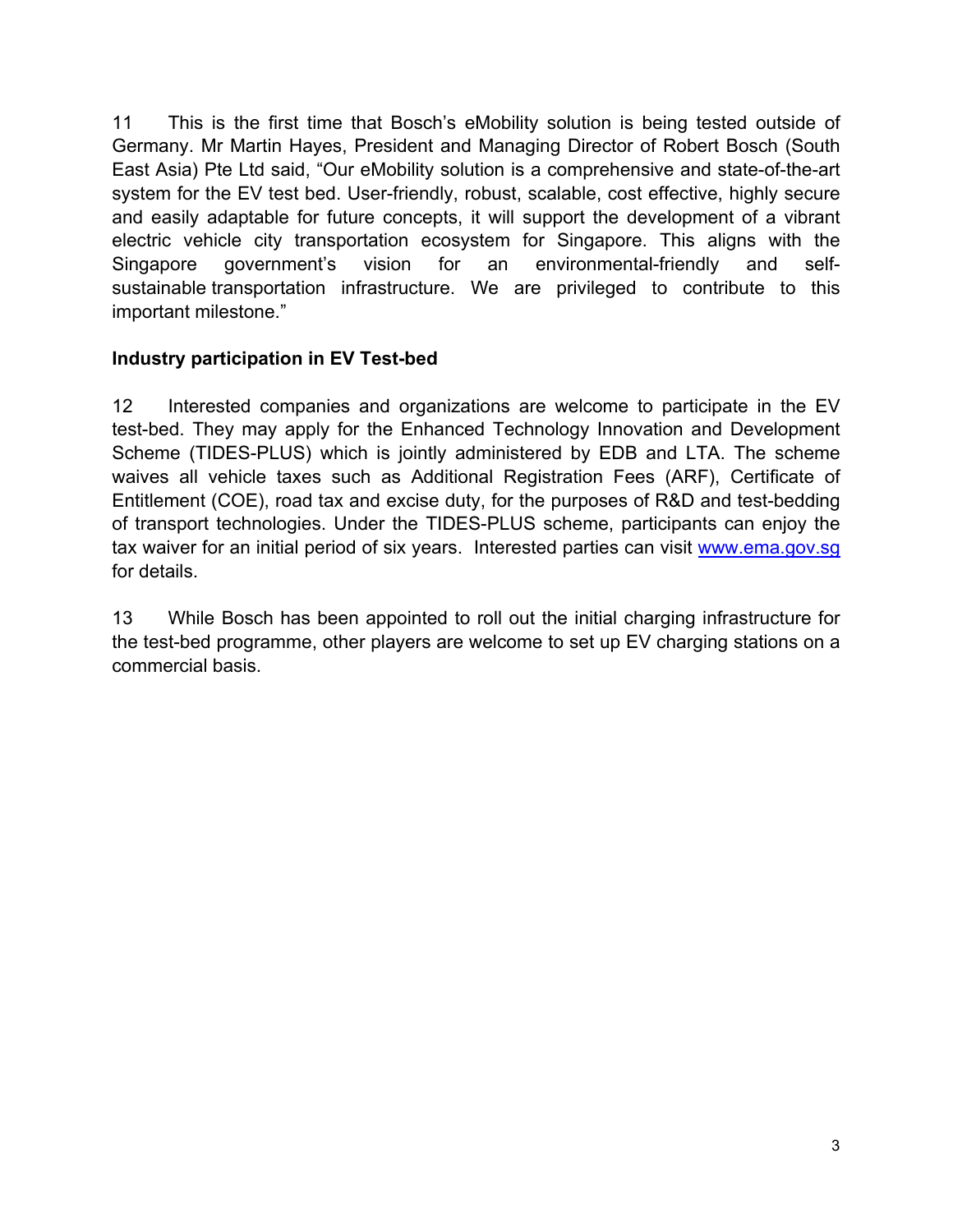#### **About the Energy Market Authority**

The Energy Market Authority (EMA) is a statutory board under the Ministry of Trade and Industry. Our main goals are to ensure a reliable and secure energy supply, promote effective competition in the energy market, and develop a dynamic energy sector in Singapore. Through our work, we seek to forge a progressive energy landscape for sustained growth. Please visit our website www.ema.gov.sg for more information. As co-chair of the EV Taskforce, EMA will identify strategic partners for test-bedding, review power grid regulation/licensing requirements for EV charging systems and develop codes and standards.

#### **About the Land Transport Authority**

Land Transport Authority (LTA) is a statutory board under the Ministry of Transport. LTA plans the long-term transport needs and spearheads land transport developments in Singapore. While serving commuters by providing an integrated and user-friendly transport system, LTA addresses wider issues such as sustainable development, economic growth, and community life. As a co-chair of the EV Taskforce, LTA helps ensure that relevant regulations, standards and infrastructure are in place. LTA looks forward to working with leading companies to develop innovative transport solutions, and making Singapore's transport system greener, cleaner, and more people-centred.

# **About the Economic Development Board**

EDB is the lead government agency for planning and executing strategies to enhance Singapore's position as a global business centre and grow the Singapore economy. In so doing, we attract economic opportunities and jobs for the people of Singapore, and help shape our country's economic future. EDB's role in the MOU is to work with industry partners to jointly identify industry development opportunities such as manufacturing, R&D and exportable services. The MOU is aligned with EDB's positioning of Singapore as a "Living Laboratory" where leading-edge urban mobility solutions are tested, developed and exported to the rest of the world.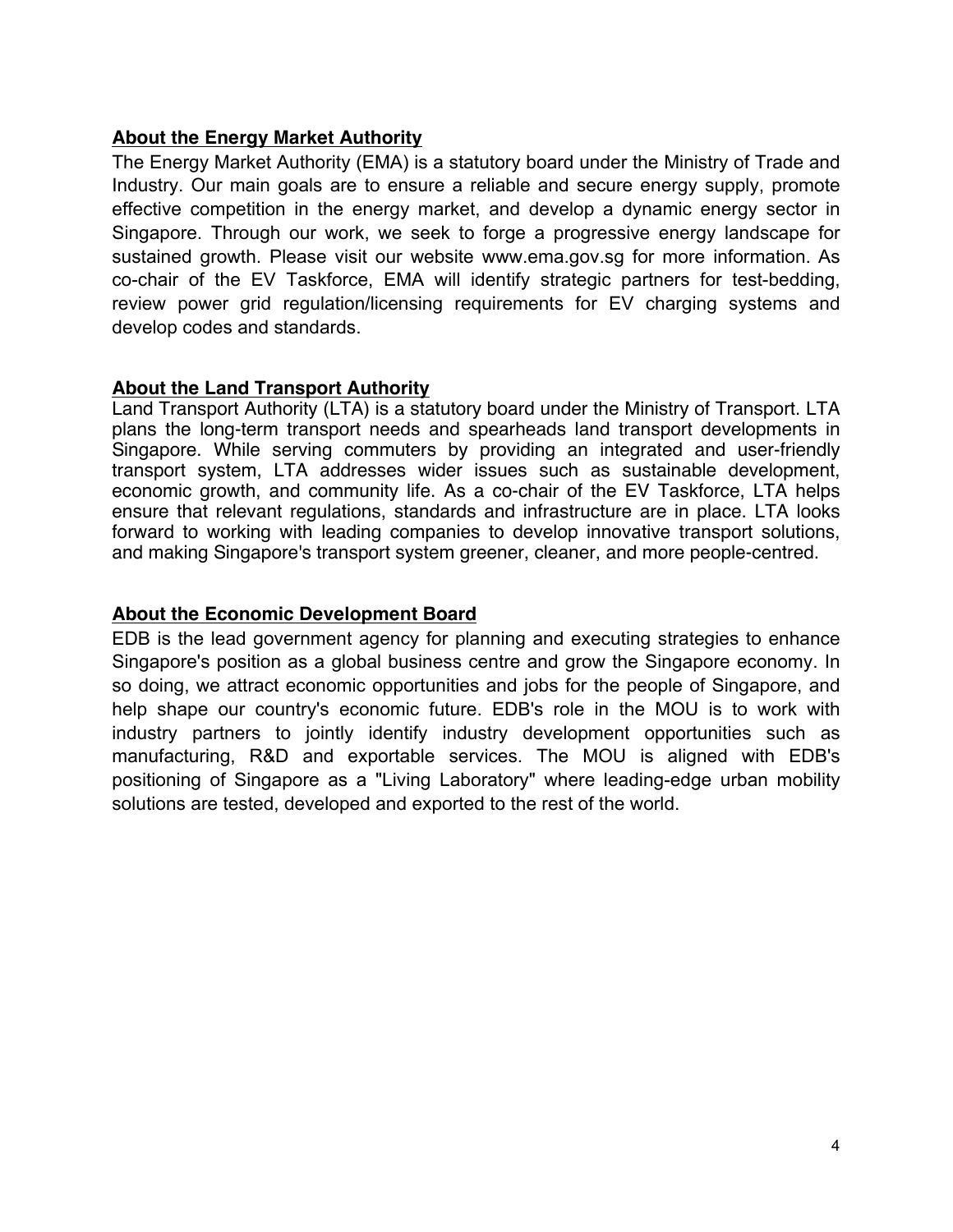# **FACTSHEET ON ELECTRIC VEHICLES**

#### **What is an Electric Vehicle?**

An electric vehicle (EV) is powered entirely by batteries and can be recharged with an electric power source through a connecting plug. In lieu of an engine, an EV is propelled by an electric motor.

# **Potential Benefits of EVs**

- EVs offer significant advantages in the areas of energy efficiency and pollution reduction as compared to conventional petrol and diesel internal combustion engine (ICE) vehicles.
- The EV motor system is more than twice as efficient as the ICE. The EV is also able to recover part of the energy expended during braking in a process called regenerative braking. As such, overall efficiency<sup>3</sup> for EVs is around 65% as compared to 18-23% for ICEs.
- EVs charged using electricity from renewable energy sources like solar and wind have virtually zero well-to-wheel carbon emissions<sup>4</sup>. EVs charged using electricity generated from natural gas power generation (as is the case in Singapore) would also achieve up to an estimated 66%. reduction in carbon emissions compared to conventional ICE vehicles

# **Current Constraints of EVs**

# **1. Higher Cost due to Expensive Battery Technology**

- It is expected that EV battery prices are likely to decrease with technological advancement and larger scale of production. The lifespan of batteries used in EVs is also expected to increase as technology progresses.
- Already, battery costs have fallen sharply by 30% since 2006 and this downward trend is expected to continue over the coming years. The current cost of an automotive lithium-ion battery pack, is approximately  $S$1240<sup>5</sup>$  per kWh and the price is likely to decrease to approximately S\$355 per kWh by 2030.

<sup>&</sup>lt;sup>3</sup>  $3$  Efficiency (%) is defined as the degree of effective use of energy drawn from the battery or fuel tank to move the vehicle.

<sup>&</sup>lt;sup>4</sup> Well to wheel carbon emissions refers to the total environmental impact from the extraction of the fuel to the point it is used either directly or indirectly by the car.

 $<sup>5</sup>$  Conversion rate used: 1 EUR = 1.77 SGD</sup>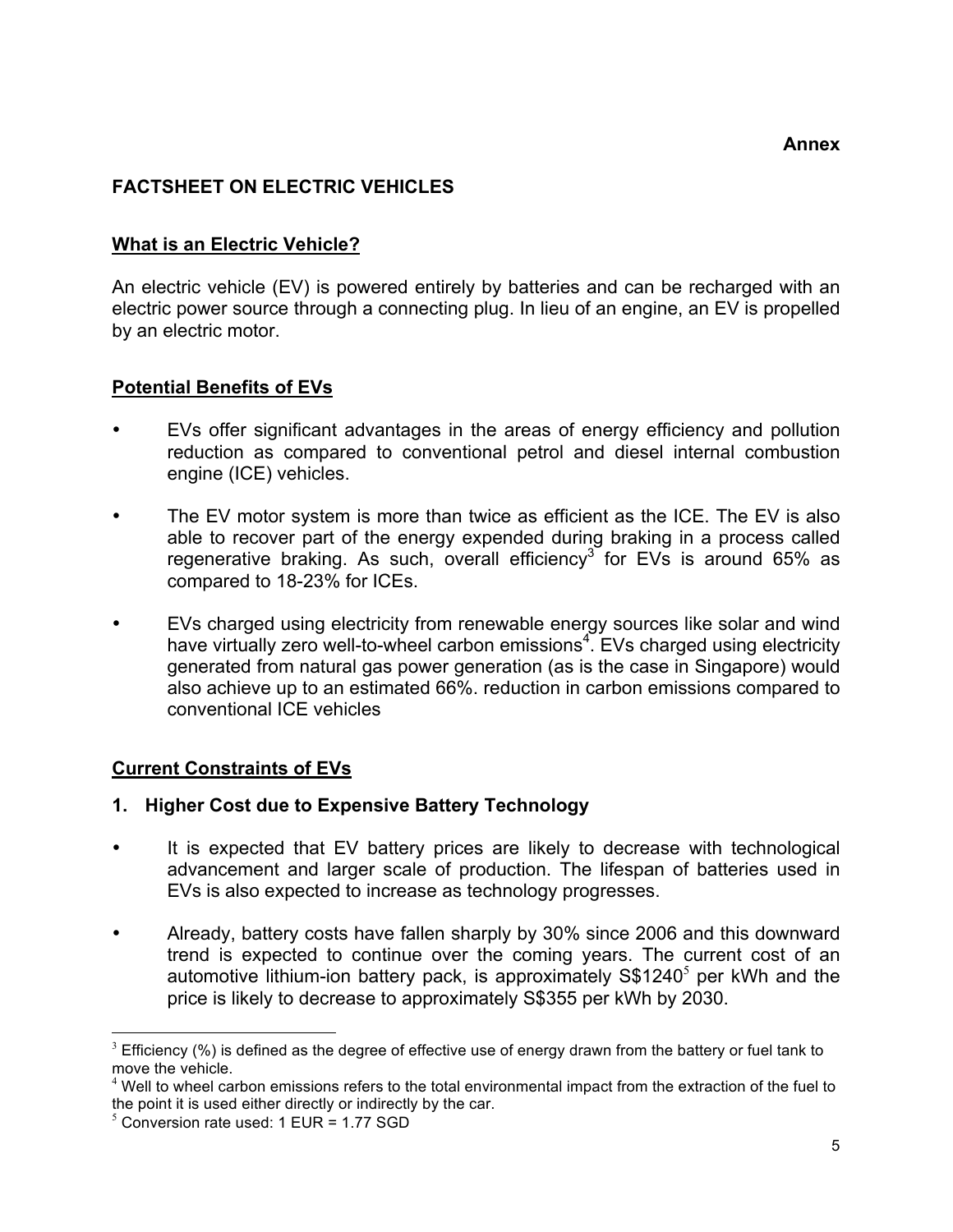The upfront cost of an EV is currently much higher than its ICE equivalent due to the high battery cost. However, this cost differential is expected to narrow as battery prices fall with technology improvements.

# **2. Limits in Charging Time and Travelling Distance**

- Most EVs are powered entirely by lithium-ion batteries. A standard full charge at 3-6 kW (230 volt (V), 15 ampere (A) will take about 8 hours, although 'quick charging' technologies exist which can markedly reduce charging time by providing high levels of power to EVs. Typically, an EV battery can be quick charged within 30 - 45 minutes.
- The driving range of EVs depends on
	- the capacity of the battery;
	- the type of routes travelled (such as city or highway driving);
	- whether air-conditioning is turned on (air-conditioning is energy-intensive and will drain the battery faster);
	- driver habits/driving style.
- With the current battery technology, a full charge would normally allow the EV to travel for a range of between 90 km to 160 km. This is more than the average daily driving distance of around 55km in Singapore. With further breakthroughs in battery technology expected in the next few years, the range could be increased by up to 50%.

# **EVs – Two types of charging infrastructure for Singapore**

| A summary of the different charging technologies is listed below. |  |  |
|-------------------------------------------------------------------|--|--|
|                                                                   |  |  |

| <b>Types of Charging</b><br><b>Infrastructure</b> | <b>Description</b>                                                                                                                                                               | Recharging<br>Time |
|---------------------------------------------------|----------------------------------------------------------------------------------------------------------------------------------------------------------------------------------|--------------------|
| 1. Normal Charger<br>(Public)                     | There are two types of normal chargers – public<br>and residential chargers. Public chargers are<br>installed in public locations like shopping mall                             | 7-8 hours          |
| 2. Normal Charger<br>(Private)                    | and HDB car parks while private chargers are<br>installed in private premises. Normal chargers<br>have a longer charging time of 7 to 8 hours<br>compared to the quick chargers. | 8 hours            |
| 3. Quick Charger                                  | Compared to the normal chargers, the quick<br>chargers have shorter recharging time and<br>hence, require more electrical power.                                                 | 30 - 45 min        |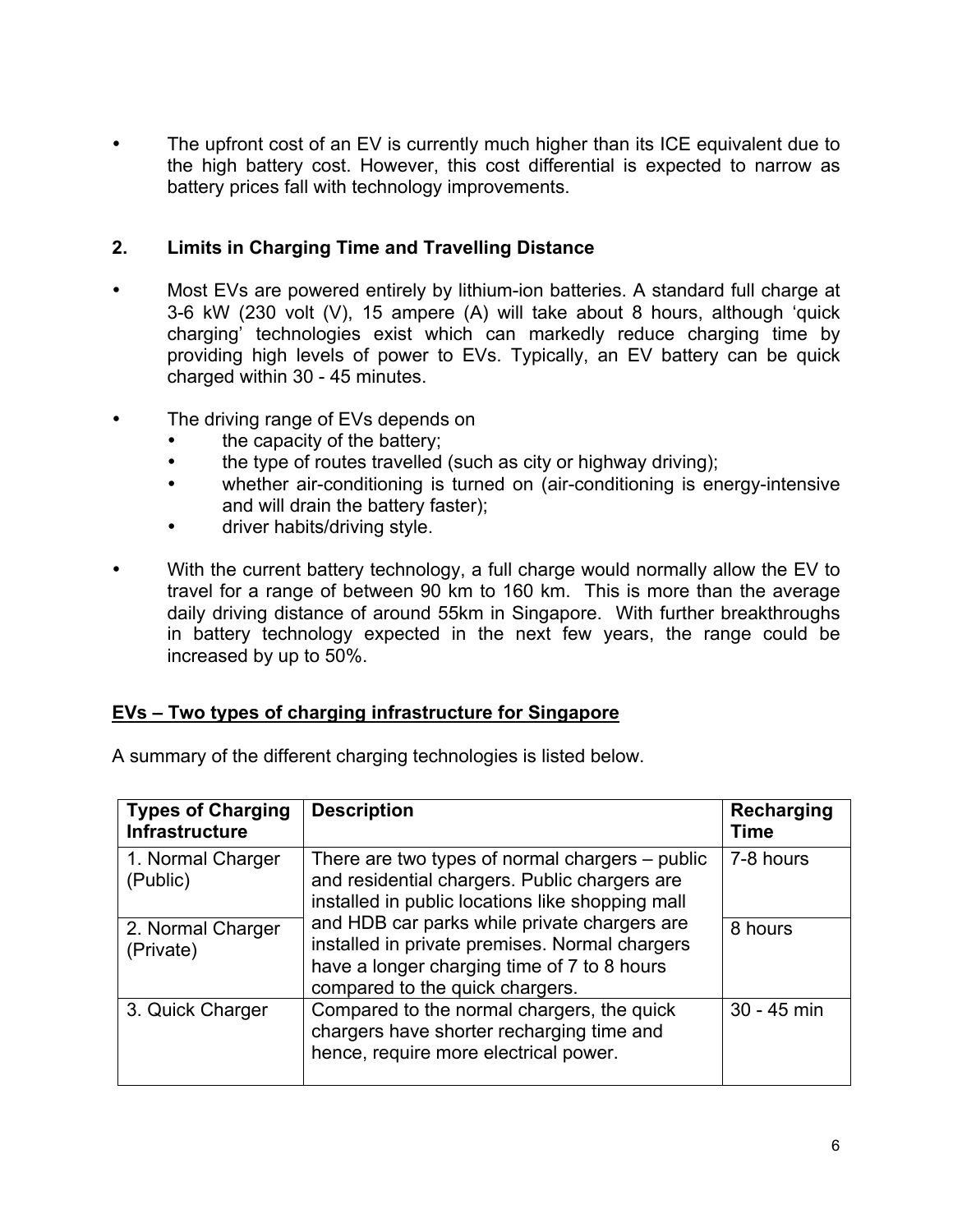# **Normal Charger (Outdoor) Normal Charger (Indoor)**





# **Public Charging Infrastructure**

• **Locations**



**Legend:**

• Company names' in bold have charging stations that are installed & operational by mid-June.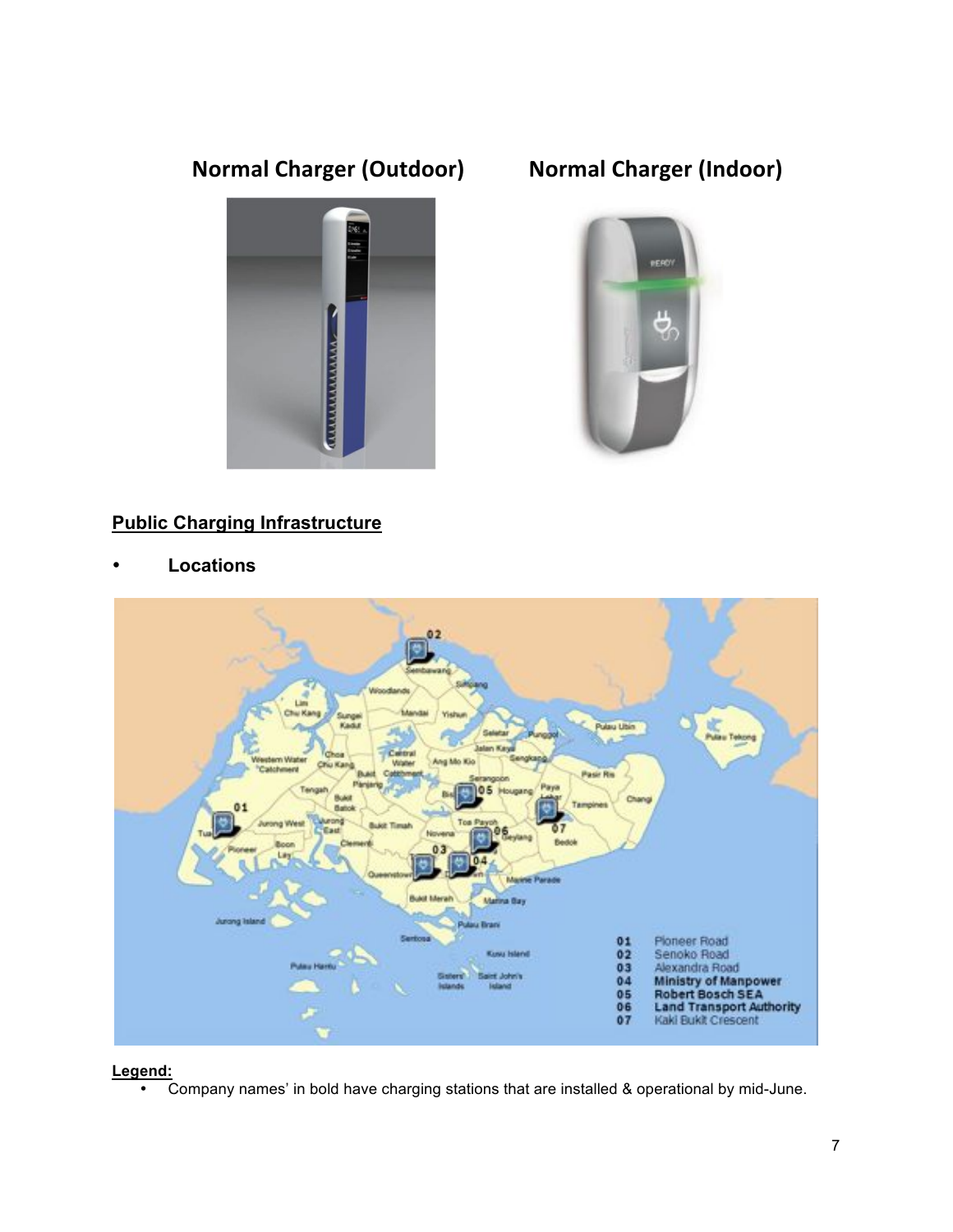• Other locations represent charging stations for users who have signed the Premise Owner & End-User agreements by mid June.

#### • **Bosch's monthly subscription model**

EV test-bed participants can have unlimited access to Bosch's public charging network at a fixed monthly subscription fee of S\$180 (before GST).

#### • **Repair / Maintenance services**

Bosch would be providing all repair and maintenance services for the charging network it has deployed till 2016, thereafter the ownership of all assets associated with EV charging infrastructure would be transferred to EMA or EMA appointed parties.

#### • **Subscription to other charging service providers**

As Bosch is the designated CSP for the EV test-bed, its charging service is designed to simplify the data collection process by automating the capture of information from the EV while it is charging.

#### **Private Charging**

#### • **Charging the EV at home**

Test-bed participants will be able to charge their EV at home. They can use the charging device and cables provided by their EV dealer if they have an existing 230V, 16A industrial socket at home for outdoor use. Otherwise, they are advised to engage a licensed electrician to install the industrial socket.

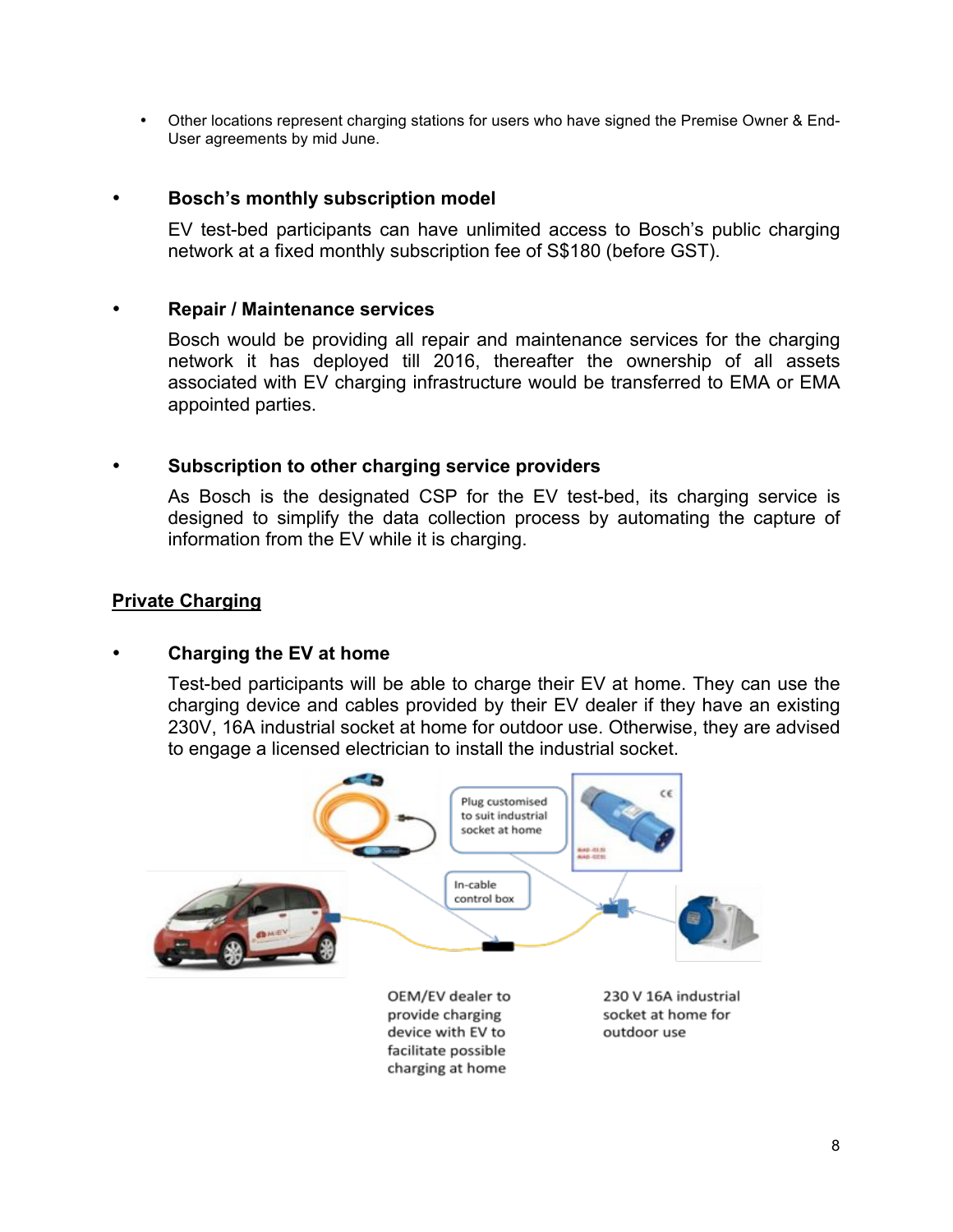# **Data Collection**

• To minimise inconvenience to participants during the test-bed, EVs participating in the test-bed will be installed with devices to automatically collect data wherever possible. The information will be downloaded by the EV Taskforce on a regular basis during the period of the test-bed. Other information which cannot be automatically collected by the device would have to be manually filled using the forms provided.

#### **Enhanced Transport Technology Innovation and Development Scheme (TIDES-PLUS)**

- TIDES-PLUS is jointly administered by the Economic Development Board (EDB) and the Land Transport Authority (LTA). The purpose of this scheme is to support EDB's effort in attracting automobile companies to undertake knowledgebased manufacturing, Research and Development (R&D) activities and testing of vehicles in Singapore.
- Under the scheme, programs with new technology vehicles undergoing R&D and test-bedding in Singapore are granted Certificate of Entitlement (COE), Additional Registration Fee (ARF) and Road Tax exemptions upon approval. Duty exemption permits can also be applied from the Customs & Excise Department.
- The tax exemption period has been extended to six years, up from two years under the previous scheme.

# **Background information on Singapore's Electric Vehicle Test-bed**

- Since 2009, a multi-agency taskforce chaired by the Energy Market Authority (EMA) and Land Transport Authority (LTA), and comprising members across different government agencies, including the Agency for Science, Technology and Research (A\*STAR), Economic Development Board (EDB), Ministry of Environment and Water Resources (MEWR), Ministry of Trade and Industry (MTI), National Environment Agency (NEA), Housing & Development Board (HDB) and SPRING Singapore has been set up to assess the benefits and feasibility of adopting EVs in Singapore.
- The EV test-bed will involve key industry players to examine infrastructure requirements and new business models arising from EVs, as well as to identify industry and R&D opportunities. The test-bed is open to all automobile manufacturers and technology companies interested in shaping the future of